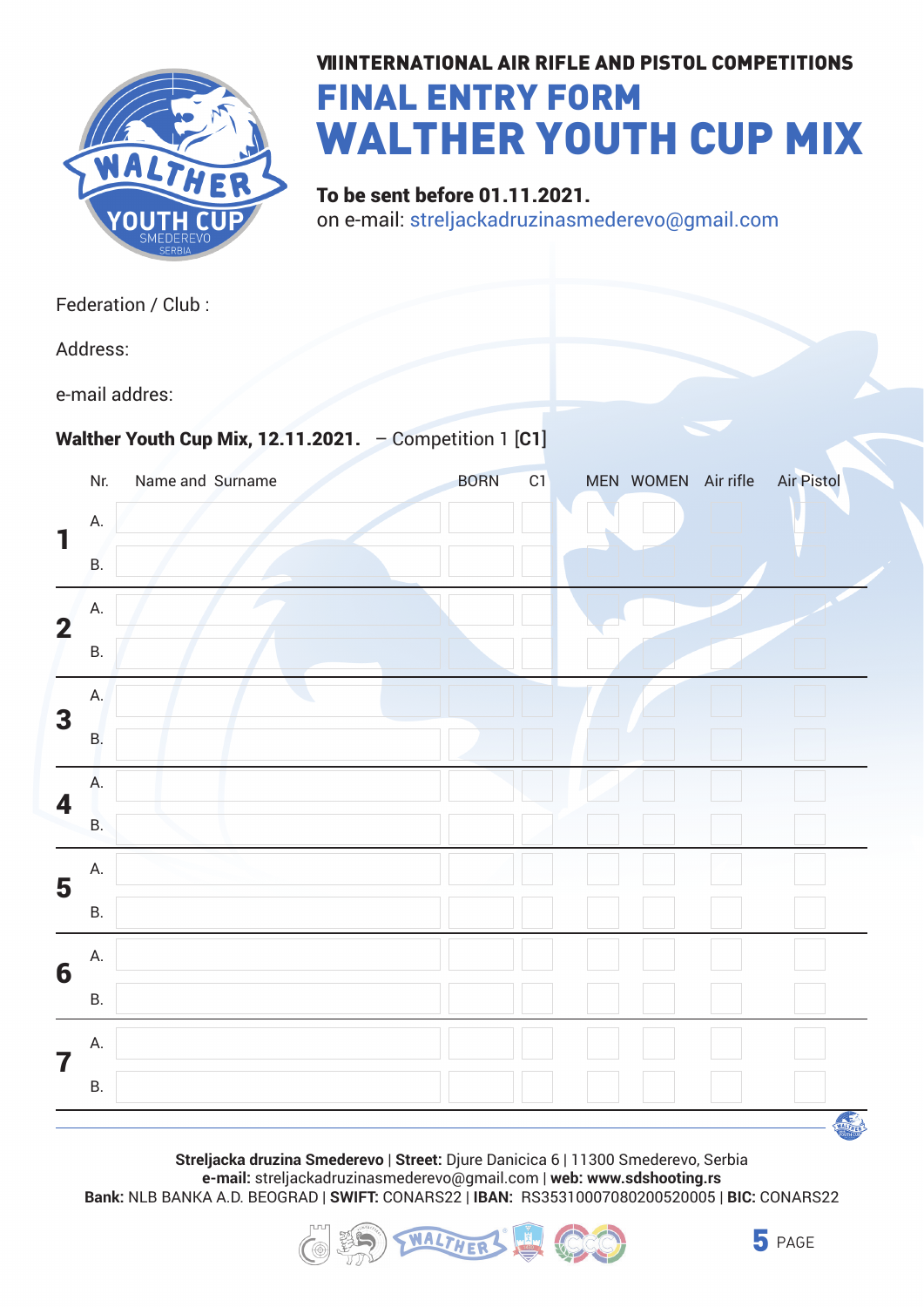

#### **VIIINTERNATIONAL AIR RIFLE AND PISTOL COMPETITIONS**

## FINAL ENTRY FORM GRAND PRIX SMEDEREVO WALTHER YOUTH CUP

To be sent before 01.11.2021. on e-mail: streljackadruzinasmederevo@gmail.com

Federation / Club :

Address:

e-mail addres:

Grand Prix Smederevo, 13.11.2021. – Competition 2 [**C2**] **WALTHER YOUTH CUP, 14.11.2021.** - Competition 3 [C3]

| Nr.              | Name and Surname | <b>BORN</b> | C2 | C3 MEN WOMEN | Air rifle | <b>Air Pistol</b> |
|------------------|------------------|-------------|----|--------------|-----------|-------------------|
| $1.$             |                  |             |    |              |           |                   |
| 2.               |                  |             |    |              |           |                   |
| 3.               |                  |             |    |              |           |                   |
| $\overline{4}$ . |                  |             |    |              |           |                   |
| 5.               |                  |             |    |              |           |                   |
| 6.               |                  |             |    |              |           |                   |
| $7.$             |                  |             |    |              |           |                   |
| 8.               |                  |             |    |              |           |                   |
| $9. \,$          |                  |             |    |              |           |                   |
| $10.$            |                  |             |    |              |           |                   |
| 11.              |                  |             |    |              |           |                   |
| $12.$            |                  |             |    |              |           |                   |
| $13.$            |                  |             |    |              |           |                   |
| $14.$            |                  |             |    |              |           |                   |
| 15.              |                  |             |    |              |           |                   |
|                  |                  |             |    |              |           | <b>WALTHER</b>    |

**Streljacka druzina Smederevo** | **Street:** Djure Danicica 6 | 11300 Smederevo, Serbia **e-mail:** streljackadruzinasmederevo@gmail.com | **web: www.sdshooting.rs Bank:** NLB BANKA A.D. BEOGRAD | **SWIFT:** CONARS22 | **IBAN:** RS35310007080200520005 | **BIC:** CONARS22